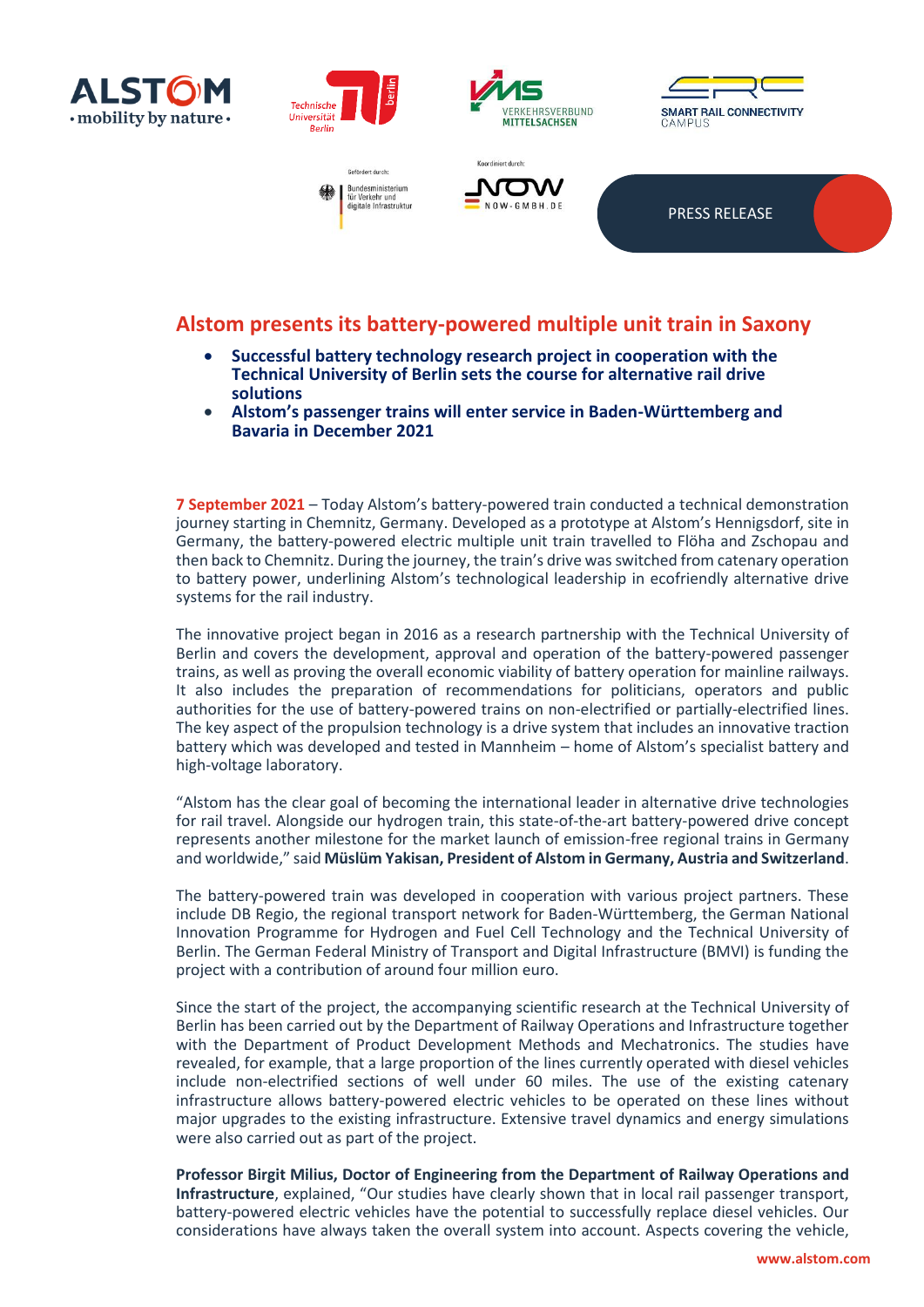



SMART RAIL CONNECTIVITY  $CAMPIIS$ 

operation and infrastructure were analysed under various operating conditions in order to obtain reliable results."

**Dr. Harald Neuhaus, Managing Director of Verkehrsverbund Mittelsachsen GmbH** pointed out that, "During the second half of 2019, Verkehrsverbund Mittelsachsen GmbH, the transport association for central Saxony (VMS GmbH) was appointed by the association of authorities Zweckverband Verkehrsverbund Mittelsachsen (VMS GmbH) to deliver a vehicle concept for the RE6 on the Chemnitz - Leipzig line. Alstom had already proved itself following the purchase of 29 Coradia Continental electric trains for the electric network in Central Saxony. The successful delivery and maintenance of these trains resulted in a new order at the beginning of 2020 for vehicles featuring the latest battery-powered drive concept, thanks to an addendum to the existing delivery contract. The order will be delivered in 2023. Our passengers will be transported comfortably and with zero emissions on a previously non-electrified line until electrification is completed. We are proud to be able to contribute to the implementation of innovative drive concepts in Saxony together with all our partners."

"This alternative drive technology can make a significant contribution to operating branch lines without catenaries in a climate-friendly way and is a particularly good solution for the reactivation of lines. We are pleased to announce that this vehicle will be presented to experts and the general public at the Digital Rail Convention in Annaberg-Buchholz on 9 and 10 September," said **Sören Claus, Managing Director of SRCC GmbH**.

The train will go into service in Baden-Württemberg and Bavaria when the new timetable comes into effect in December 2021. It will be the first battery-powered train to be approved for regular passenger service in Germany since the 1960s. It will briefly be in operation on 9 September 2021 as part of the Digital Rail Convention in Annaberg-Buchholz. Guests on that occasion will include Federal Transport Minister Andreas Scheuer and Michael Kretschmer, Prime Minister of the Free State of Saxony.

Alstom is a trademark of the Alstom Group